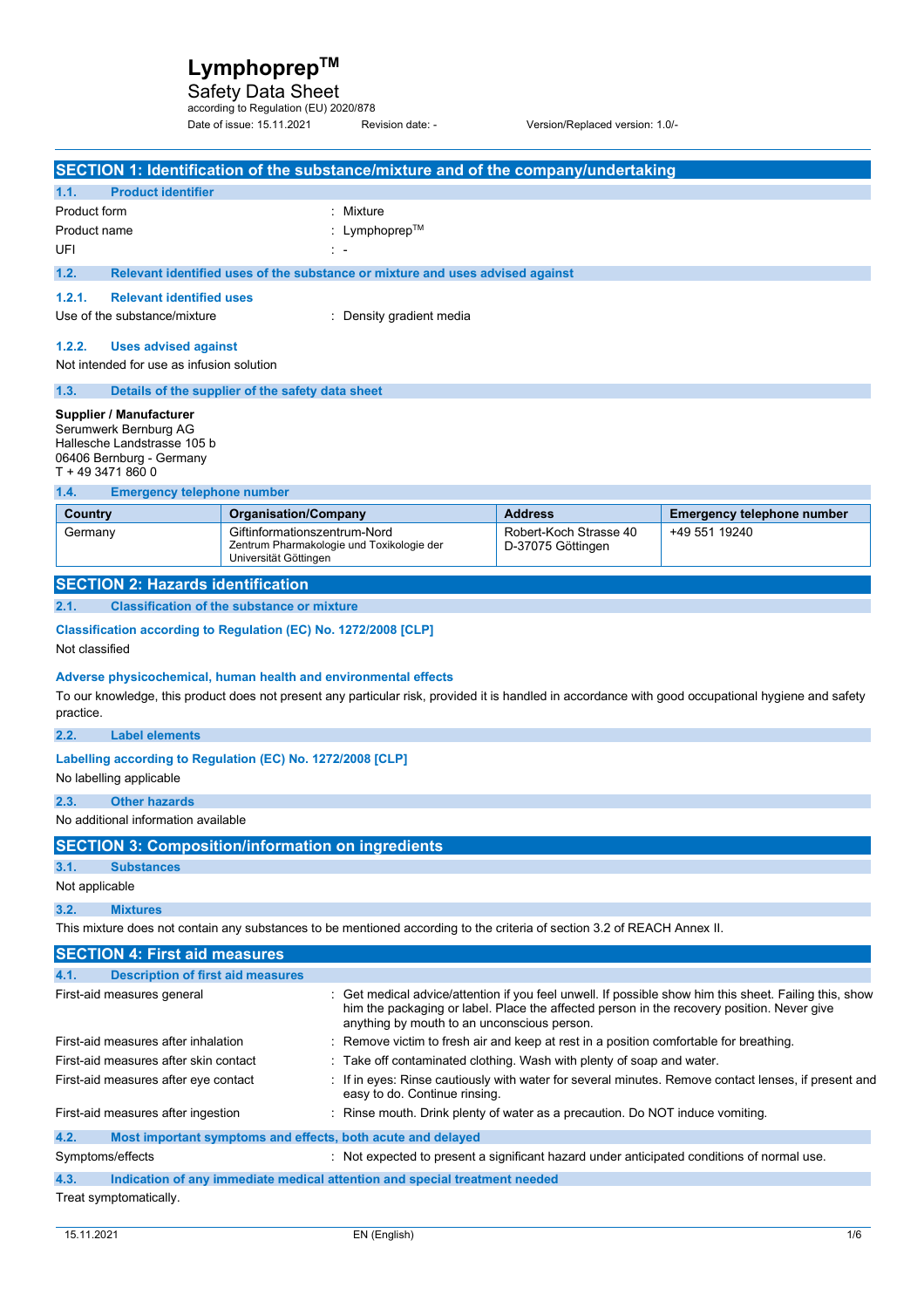Safety Data Sheet according to Regulation (EU) 2020/878

| <b>SECTION 5: Firefighting measures</b>                                                                                                               |                                                                                                                                                                                                                                                                                                           |  |
|-------------------------------------------------------------------------------------------------------------------------------------------------------|-----------------------------------------------------------------------------------------------------------------------------------------------------------------------------------------------------------------------------------------------------------------------------------------------------------|--|
| 5.1.<br><b>Extinguishing media</b>                                                                                                                    |                                                                                                                                                                                                                                                                                                           |  |
| Suitable extinguishing media                                                                                                                          | : Adapt extinguishing agents to the environment. Carbon dioxide. Dry extinguishing powder.<br>Water spray. For a significant fire: Alcohol resistant foam.                                                                                                                                                |  |
| Unsuitable extinguishing media                                                                                                                        | : Do not use a heavy water stream.                                                                                                                                                                                                                                                                        |  |
| 5.2.<br>Special hazards arising from the substance or mixture                                                                                         |                                                                                                                                                                                                                                                                                                           |  |
| Hazardous decomposition products in case of<br>fire                                                                                                   | : Toxic gases may be formed. Carbon dioxide. Carbon monoxide. Nitrogen oxides (NOx).                                                                                                                                                                                                                      |  |
| 5.3.<br><b>Advice for firefighters</b>                                                                                                                |                                                                                                                                                                                                                                                                                                           |  |
| Firefighting instructions                                                                                                                             | : Use water spray or fog for cooling exposed containers. Prevent fire-fighting water from entering<br>environment.                                                                                                                                                                                        |  |
| Protection during firefighting                                                                                                                        | Do not attempt to take action without suitable protective equipment. Self-contained breathing<br>apparatus. Complete protective clothing.                                                                                                                                                                 |  |
| <b>SECTION 6: Accidental release measures</b>                                                                                                         |                                                                                                                                                                                                                                                                                                           |  |
| 6.1.<br>Personal precautions, protective equipment and emergency procedures                                                                           |                                                                                                                                                                                                                                                                                                           |  |
| General measures                                                                                                                                      | : Provide adequate ventilation. Avoid contact with skin and eyes.                                                                                                                                                                                                                                         |  |
| 6.1.1.<br>For non-emergency personnel                                                                                                                 |                                                                                                                                                                                                                                                                                                           |  |
| <b>Emergency procedures</b>                                                                                                                           | : Evacuate unnecessary personnel.                                                                                                                                                                                                                                                                         |  |
| 6.1.2.<br>For emergency responders                                                                                                                    |                                                                                                                                                                                                                                                                                                           |  |
| Protective equipment                                                                                                                                  | Do not attempt to take action without suitable protective equipment. For further information<br>refer to section 8: "Exposure controls/personal protection"                                                                                                                                               |  |
| 6.2.<br><b>Environmental precautions</b>                                                                                                              |                                                                                                                                                                                                                                                                                                           |  |
| Prevent entry to sewers and public waters.                                                                                                            |                                                                                                                                                                                                                                                                                                           |  |
| 6.3.<br>Methods and material for containment and cleaning up                                                                                          |                                                                                                                                                                                                                                                                                                           |  |
| Methods for cleaning up                                                                                                                               | Soak up spills with inert solids, such as clay or diatomaceous earth as soon as possible. Keep<br>in suitable, closed containers for disposal. Dispose of in accordance with relevant local<br>regulations.                                                                                               |  |
| 6.4.<br><b>Reference to other sections</b>                                                                                                            |                                                                                                                                                                                                                                                                                                           |  |
|                                                                                                                                                       | Exposure controls and personal protection, see section 8. Concerning disposal elimination after cleaning, see section 13.                                                                                                                                                                                 |  |
| <b>SECTION 7: Handling and storage</b>                                                                                                                |                                                                                                                                                                                                                                                                                                           |  |
| <b>Precautions for safe handling</b><br>7.1.                                                                                                          |                                                                                                                                                                                                                                                                                                           |  |
| Precautions for safe handling                                                                                                                         | : Ensure good ventilation of the work station. Avoid contact with skin and eyes. Wear personal<br>protective equipment.                                                                                                                                                                                   |  |
| Hygiene measures                                                                                                                                      | : Handle in accordance with good industrial hygiene and safety procedures. When using do not<br>eat, drink or smoke. Wash hands and other exposed areas with mild soap and water before<br>eating, drinking or smoking and when leaving work. Take off contaminated clothing and wash it<br>before reuse. |  |
| 7.2.<br>Conditions for safe storage, including any incompatibilities                                                                                  |                                                                                                                                                                                                                                                                                                           |  |
| Storage conditions                                                                                                                                    | : Store in original container. Store in a well-ventilated place. Protect from sunlight.                                                                                                                                                                                                                   |  |
| Prohibitions on mixed storage                                                                                                                         | : Keep away from food, drink and animal feedingstuffs.                                                                                                                                                                                                                                                    |  |
| 7.3.<br><b>Specific end use(s)</b>                                                                                                                    |                                                                                                                                                                                                                                                                                                           |  |
| No additional information available                                                                                                                   |                                                                                                                                                                                                                                                                                                           |  |
| <b>SECTION 8: Exposure controls/personal protection</b>                                                                                               |                                                                                                                                                                                                                                                                                                           |  |
| <b>Control parameters</b><br>8.1.                                                                                                                     |                                                                                                                                                                                                                                                                                                           |  |
| No additional information available                                                                                                                   |                                                                                                                                                                                                                                                                                                           |  |
| 8.2.<br><b>Exposure controls</b>                                                                                                                      |                                                                                                                                                                                                                                                                                                           |  |
| Appropriate engineering controls:                                                                                                                     |                                                                                                                                                                                                                                                                                                           |  |
| Ensure good ventilation of the work station.                                                                                                          |                                                                                                                                                                                                                                                                                                           |  |
| Hand protection:                                                                                                                                      |                                                                                                                                                                                                                                                                                                           |  |
| Wear suitable gloves (EN 374). Nitrile rubber, $\geq 0.35$ mm. The exact break through time has to be found out by the manufacturer of the protective |                                                                                                                                                                                                                                                                                                           |  |
| gloves and has to be observed.                                                                                                                        |                                                                                                                                                                                                                                                                                                           |  |

### **Eye protection:**

Chemical goggles or safety glasses (EN 166).

### **Skin and body protection:**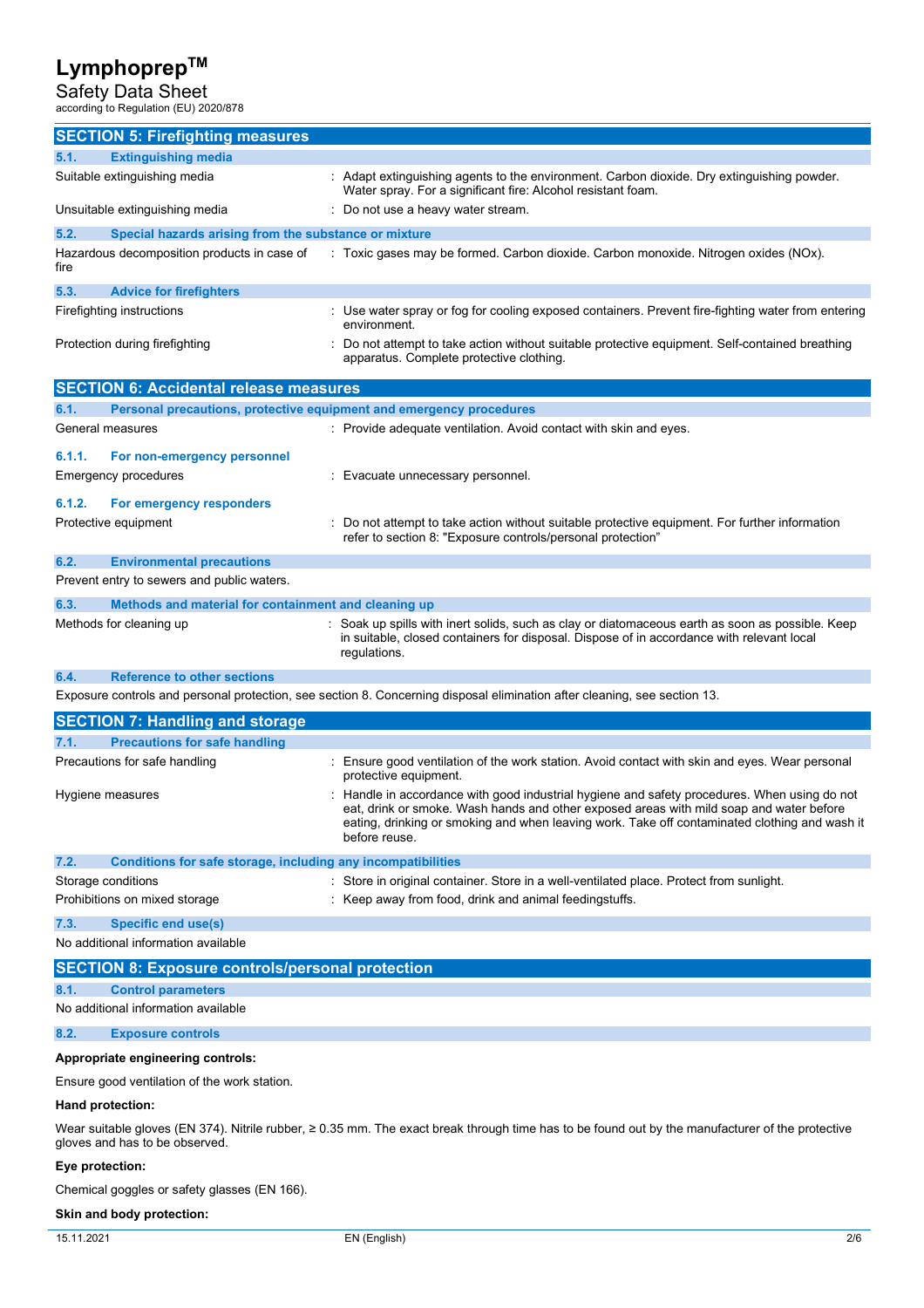Safety Data Sheet according to Regulation (EU) 2020/878

#### Wear suitable protective clothing.

### **Respiratory protection:**

Where exposure through inhalation may occur from use, respiratory protection is recommended. Breathing apparatus with filter A..

#### **Environmental exposure controls:**

Avoid release to the environment.

| <b>SECTION 9: Physical and chemical properties</b>            |                                           |
|---------------------------------------------------------------|-------------------------------------------|
| 9.1.<br>Information on basic physical and chemical properties |                                           |
| Physical state                                                | : Liquid                                  |
| Colour                                                        | Colorless, clear                          |
| Odour                                                         | No data available                         |
| Melting point/freezing point                                  | : No data available                       |
| Boiling point or initial boiling point and boiling<br>range   | : No data available                       |
| Flammability                                                  | No data available                         |
| Lower and upper explosion limit                               | : No data available                       |
| Flash point                                                   | : No data available                       |
| Auto-ignition temperature                                     | : No data available                       |
| Decomposition temperature                                     | : No data available                       |
| рH                                                            | $\pm 6.3 - 7.3$                           |
| Kinematic viscosity                                           | : No data available                       |
| Solubility                                                    | Water: Soluble                            |
| Partition coefficient n-octanol/water (log value)             | $\therefore$ Not applicable               |
| Vapour pressure                                               | : No data available                       |
| Density and/or relative density                               | 1.08 g/cm <sup>3</sup> at 20 $^{\circ}$ C |
| Relative vapour density                                       | : No data available                       |
| Particle characteristics                                      | : Not applicable                          |
| 9.2.<br><b>Other information</b>                              |                                           |

| 9.2.1. | Information with regard to physical hazard classes |                         |
|--------|----------------------------------------------------|-------------------------|
|        | Explosive properties                               | No explosive properties |
|        | Oxidising properties                               | No oxidising properties |

#### **9.2.2. Other safety characteristics**

No additional information available

|           | <b>SECTION 10: Stability and reactivity</b>                                                                                             |
|-----------|-----------------------------------------------------------------------------------------------------------------------------------------|
| 10.1.     | <b>Reactivity</b>                                                                                                                       |
|           | No dangerous reactions known under normal conditions of use.                                                                            |
| 10.2.     | <b>Chemical stability</b>                                                                                                               |
|           | Stable under use and storage conditions as recommended in section 7.                                                                    |
| 10.3.     | <b>Possibility of hazardous reactions</b>                                                                                               |
|           | None under normal use.                                                                                                                  |
| 10.4.     | <b>Conditions to avoid</b>                                                                                                              |
|           | High temperature. Direct sunlight. Frost.                                                                                               |
| 10.5.     | <b>Incompatible materials</b>                                                                                                           |
|           | Strong oxidizing agents. Strong bases. Strong acids.                                                                                    |
| 10.6.     | <b>Hazardous decomposition products</b>                                                                                                 |
| $(NOx)$ . | No hazardous decomposition products known. In case of fire: Toxic gases may be formed. Carbon dioxide. Carbon monoxide. Nitrogen oxides |
|           | <b>SECTION 11: Toxicological information</b>                                                                                            |

| Information on hazard classes as defined in Regulation (EC) No 1272/2008 |
|--------------------------------------------------------------------------|
| : Not classified                                                         |
| Based on available data, the classification criteria are not met         |
| Skin corrosion/irritation<br>$\therefore$ Not classified                 |
| Based on available data, the classification criteria are not met         |
|                                                                          |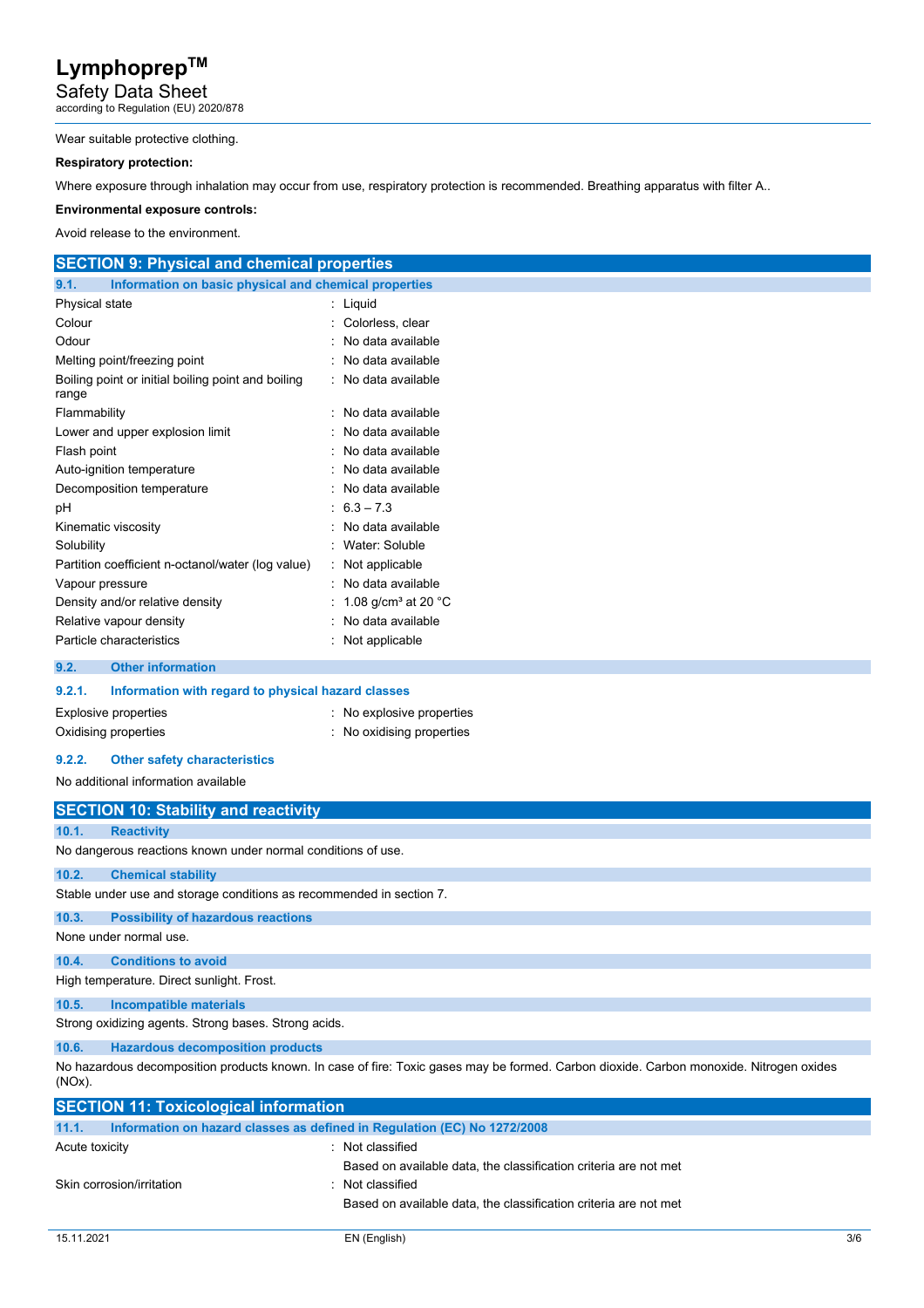Safety Data Sheet

| according to Regulation (EU) 2020/878                                                |                                                                                                                                                                                          |
|--------------------------------------------------------------------------------------|------------------------------------------------------------------------------------------------------------------------------------------------------------------------------------------|
| Serious eye damage/irritation                                                        | : Not classified                                                                                                                                                                         |
|                                                                                      | Based on available data, the classification criteria are not met                                                                                                                         |
| Respiratory or skin sensitisation                                                    | : Not classified                                                                                                                                                                         |
|                                                                                      | Based on available data, the classification criteria are not met                                                                                                                         |
| Germ cell mutagenicity                                                               | Not classified                                                                                                                                                                           |
|                                                                                      | Based on available data, the classification criteria are not met                                                                                                                         |
| Carcinogenicity                                                                      | Not classified                                                                                                                                                                           |
|                                                                                      | Based on available data, the classification criteria are not met                                                                                                                         |
| Reproductive toxicity                                                                | Not classified<br>Based on available data, the classification criteria are not met                                                                                                       |
| Specific target organ toxicity (single exposure)                                     | Not classified                                                                                                                                                                           |
|                                                                                      | Based on available data, the classification criteria are not met                                                                                                                         |
| Specific target organ toxicity (repeated                                             | Not classified                                                                                                                                                                           |
| exposure)                                                                            | Based on available data, the classification criteria are not met                                                                                                                         |
| Aspiration hazard                                                                    | Not classified                                                                                                                                                                           |
|                                                                                      | Based on available data, the classification criteria are not met                                                                                                                         |
| 11.2.<br><b>Information on other hazards</b>                                         |                                                                                                                                                                                          |
| Potential adverse human health effects and                                           | Based on available data, the classification criteria are not met                                                                                                                         |
| symptoms                                                                             |                                                                                                                                                                                          |
| <b>SECTION 12: Ecological information</b>                                            |                                                                                                                                                                                          |
| 12.1.<br><b>Toxicity</b>                                                             |                                                                                                                                                                                          |
| Ecology - general                                                                    | The product is not considered harmful to aquatic organisms nor to cause long-term adverse                                                                                                |
|                                                                                      | effects in the environment.                                                                                                                                                              |
| Acute aquatic toxicity                                                               | Not classified                                                                                                                                                                           |
| Chronic aquatic toxicity                                                             | Not classified                                                                                                                                                                           |
| 12.2.<br><b>Persistence and degradability</b>                                        |                                                                                                                                                                                          |
| No additional information available                                                  |                                                                                                                                                                                          |
| 12.3.<br><b>Bioaccumulative potential</b>                                            |                                                                                                                                                                                          |
| No additional information available                                                  |                                                                                                                                                                                          |
| 12.4.<br><b>Mobility in soil</b>                                                     |                                                                                                                                                                                          |
| No additional information available                                                  |                                                                                                                                                                                          |
| 12.5.<br><b>Results of PBT and vPvB assessment</b>                                   |                                                                                                                                                                                          |
| The product does not meet the PBT- or vPvB criteria of REACH regulation, annex XIII. |                                                                                                                                                                                          |
| 12.6.<br><b>Endocrine disrupting properties</b>                                      |                                                                                                                                                                                          |
| No additional information available                                                  |                                                                                                                                                                                          |
| 12.7.<br><b>Other adverse effects</b>                                                |                                                                                                                                                                                          |
| No additional information available                                                  |                                                                                                                                                                                          |
| <b>SECTION 13: Disposal considerations</b>                                           |                                                                                                                                                                                          |
| <b>Waste treatment methods</b><br>13.1.                                              |                                                                                                                                                                                          |
| Regional legislation (waste)                                                         | $\pm$ Dispose in a safe manner in accordance with local/national regulations.                                                                                                            |
| Waste code                                                                           | The waste code number according to the Ordinance on the European Waste Catalogue depends<br>on the waste producer and can therefore vary for any given product. The waste code number is |
|                                                                                      | therefore to be gleaned separately from each waste producer.                                                                                                                             |
| <b>SECTION 14: Transport information</b>                                             |                                                                                                                                                                                          |
| In accordance with ADR / IMDG / IATA                                                 |                                                                                                                                                                                          |
| 14.1.<br><b>UN number or ID number</b>                                               |                                                                                                                                                                                          |
| UN-No. (ADR)                                                                         | Not applicable                                                                                                                                                                           |
| UN-No. (IMDG)                                                                        | Not applicable                                                                                                                                                                           |
| UN-No. (IATA)                                                                        | Not applicable                                                                                                                                                                           |
| 14.2.<br><b>UN proper shipping name</b>                                              |                                                                                                                                                                                          |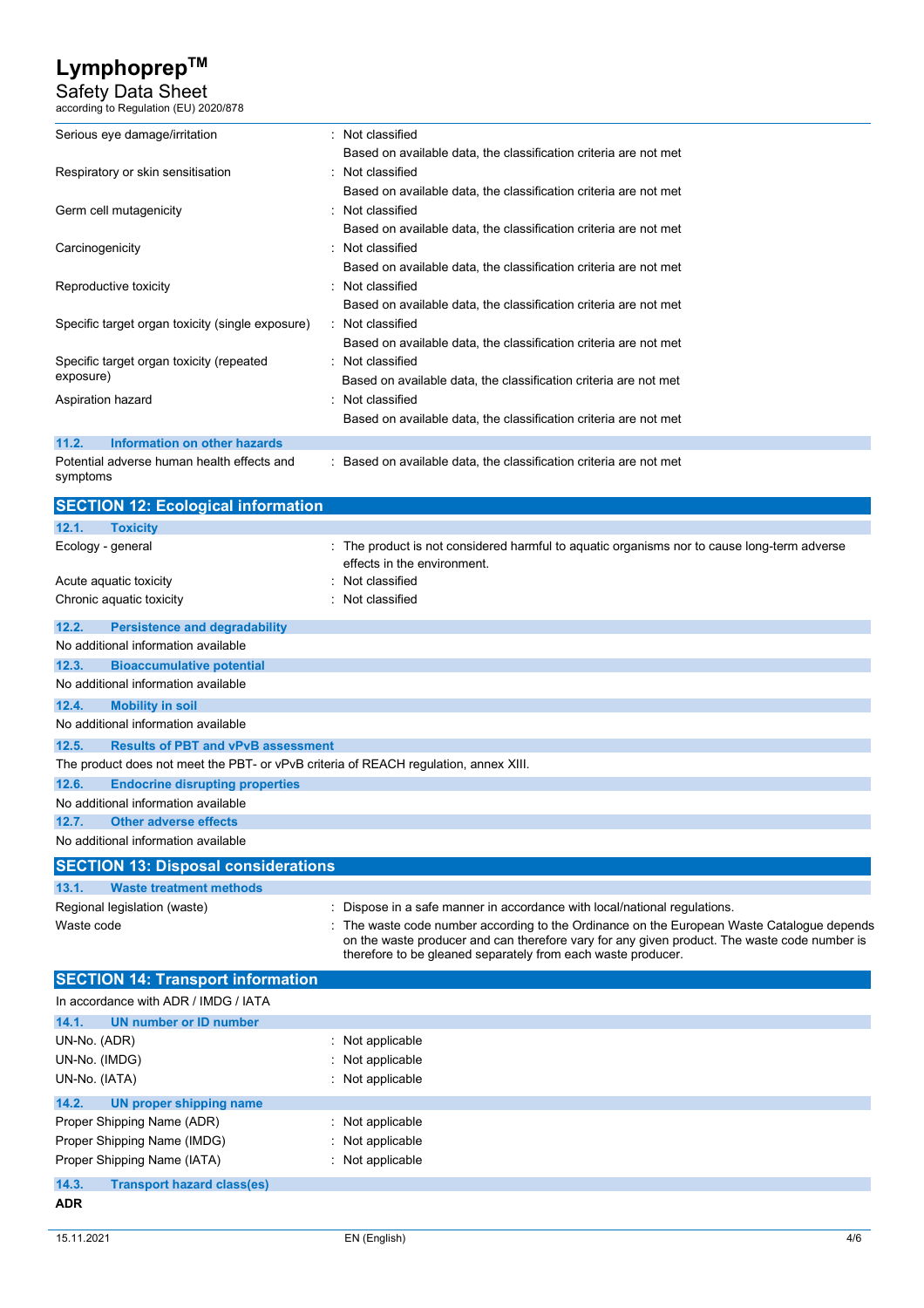# Safety Data Sheet according to Regulation (EU) 2020/878

| Transport hazard class(es) (ADR)                                                            | : Not applicable                                                                                                                                                                                                                                                                         |
|---------------------------------------------------------------------------------------------|------------------------------------------------------------------------------------------------------------------------------------------------------------------------------------------------------------------------------------------------------------------------------------------|
| <b>IMDG</b>                                                                                 |                                                                                                                                                                                                                                                                                          |
| Transport hazard class(es) (IMDG)                                                           | : Not applicable                                                                                                                                                                                                                                                                         |
| <b>IATA</b>                                                                                 |                                                                                                                                                                                                                                                                                          |
| Transport hazard class(es) (IATA)                                                           | : Not applicable                                                                                                                                                                                                                                                                         |
| 14.4.<br><b>Packing group</b>                                                               |                                                                                                                                                                                                                                                                                          |
| Packing group (ADR)                                                                         | Not applicable                                                                                                                                                                                                                                                                           |
| Packing group (IMDG)                                                                        | Not applicable                                                                                                                                                                                                                                                                           |
| Packing group (IATA)                                                                        | Not applicable                                                                                                                                                                                                                                                                           |
| <b>Environmental hazards</b><br>14.5.                                                       |                                                                                                                                                                                                                                                                                          |
| Dangerous for the environment                                                               | : No                                                                                                                                                                                                                                                                                     |
| Marine pollutant                                                                            | No                                                                                                                                                                                                                                                                                       |
| Other information                                                                           | No supplementary information available                                                                                                                                                                                                                                                   |
| 14.6.<br><b>Special precautions for user</b>                                                |                                                                                                                                                                                                                                                                                          |
| - Overland transport                                                                        |                                                                                                                                                                                                                                                                                          |
| Not applicable                                                                              |                                                                                                                                                                                                                                                                                          |
| - Transport by sea                                                                          |                                                                                                                                                                                                                                                                                          |
| Not applicable                                                                              |                                                                                                                                                                                                                                                                                          |
| - Air transport                                                                             |                                                                                                                                                                                                                                                                                          |
| Not applicable                                                                              |                                                                                                                                                                                                                                                                                          |
| 14.7.<br>Maritime transport in bulk according to IMO instruments                            |                                                                                                                                                                                                                                                                                          |
| Not applicable                                                                              |                                                                                                                                                                                                                                                                                          |
| <b>SECTION 15: Regulatory information</b>                                                   |                                                                                                                                                                                                                                                                                          |
| 15.1.                                                                                       | Safety, health and environmental regulations/legislation specific for the substance or mixture                                                                                                                                                                                           |
|                                                                                             |                                                                                                                                                                                                                                                                                          |
| <b>EU-Regulations</b><br>15.1.1.                                                            |                                                                                                                                                                                                                                                                                          |
| Contains no substance on the REACH candidate list<br>Contains no REACH Annex XIV substances |                                                                                                                                                                                                                                                                                          |
|                                                                                             | Contains no substance subject to Regulation (EU) No 649/2012 of the European Parliament and of the Council of 4 July 2012 concerning the export                                                                                                                                          |
| and import of hazardous chemicals.                                                          |                                                                                                                                                                                                                                                                                          |
|                                                                                             | Contains no substance subject to Regulation (EU) 2019/1021 of the European Parliament and of the Council of 20 June 2019 on persistent organic                                                                                                                                           |
| pollutants                                                                                  |                                                                                                                                                                                                                                                                                          |
| <b>National regulations</b><br>15.1.2.                                                      |                                                                                                                                                                                                                                                                                          |
| No additional information available                                                         |                                                                                                                                                                                                                                                                                          |
| 15.2.<br><b>Chemical safety assessment</b>                                                  |                                                                                                                                                                                                                                                                                          |
| No chemical safety assessment has been carried out.                                         |                                                                                                                                                                                                                                                                                          |
| <b>SECTION 16: Other information</b>                                                        |                                                                                                                                                                                                                                                                                          |
| Data sources                                                                                | : REGULATION (EC) No 1272/2008 OF THE EUROPEAN PARLIAMENT AND OF THE<br>COUNCIL of 16 December 2008 on classification, labelling and packaging of substances and<br>mixtures, amending and repealing Directives 67/548/EEC and 1999/45/EC, and amending<br>Regulation (EC) No 1907/2006. |
| Changes compared to the previous version                                                    | $\mathbb{Z}$                                                                                                                                                                                                                                                                             |

Abbreviations and acronyms:

| <b>ADR</b>   | European Agreement concerning the International Carriage of Dangerous Goods by Road                               |
|--------------|-------------------------------------------------------------------------------------------------------------------|
| <b>CLP</b>   | Regulation (EC) No 1272/2008 on classification, labelling and packaging of substances and mixtures                |
| <b>DMEL</b>  | <b>Derived Minimal Effect Level</b>                                                                               |
| <b>DNEL</b>  | Derived No-Effect Level                                                                                           |
| EC50         | The effective concentration of substance that causes 50% of the maximum response (Median Effective Concentration) |
| <b>IATA</b>  | International Air Transport Association                                                                           |
| <b>IMDG</b>  | "International Maritime Dangerous Goods Code" for the transport of dangerous goods by sea                         |
| <b>LC50</b>  | Lethal Concentration to 50 % of a test population (Median Lethal Concentration)                                   |
| LD50         | Lethal Dose to 50% of a test population (Median Lethal Dose)                                                      |
| <b>LOAEL</b> | Lowest Observed Adverse Effect Level                                                                              |